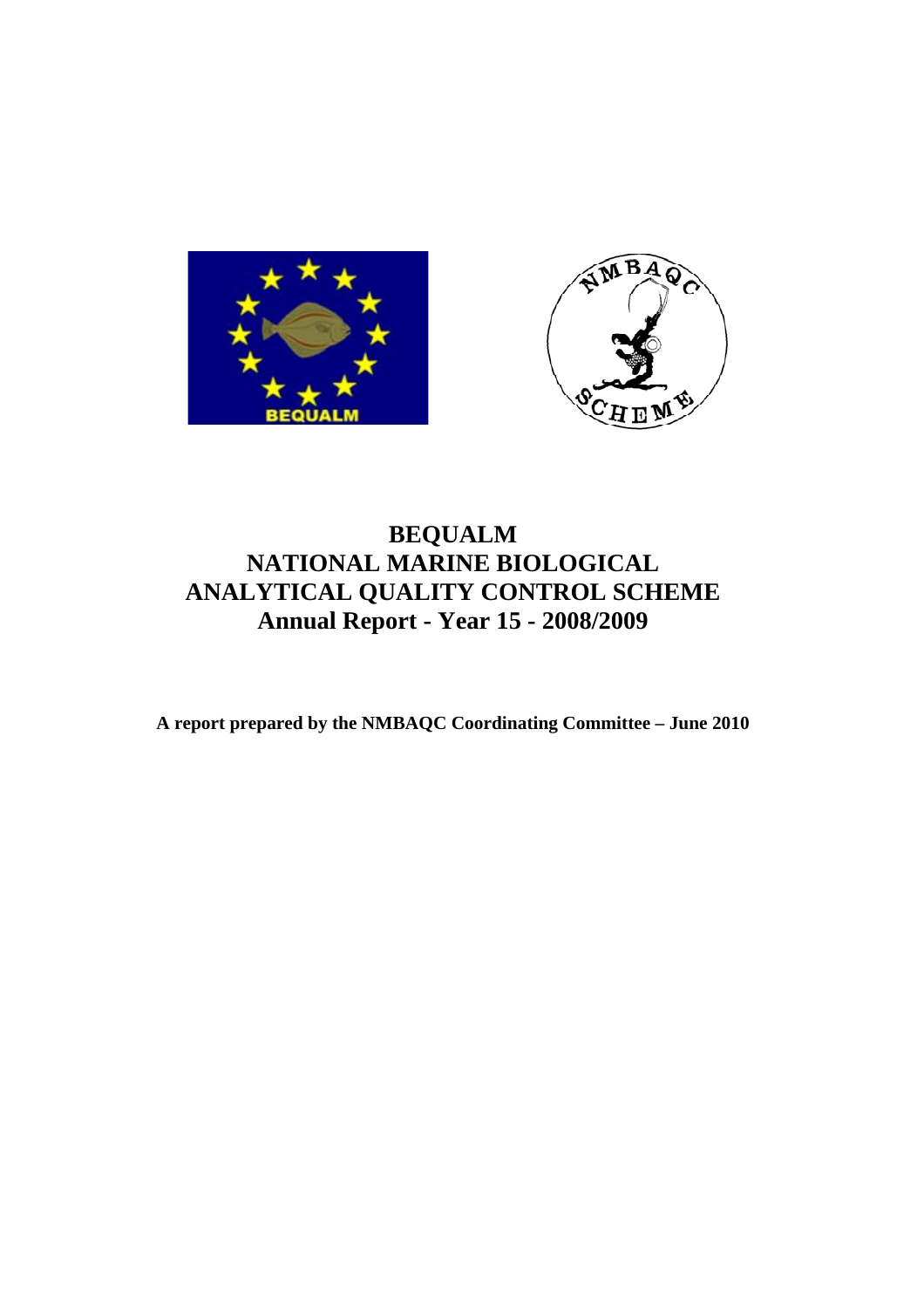# **Table of Contents**

| 1.1   |                                                                         |  |
|-------|-------------------------------------------------------------------------|--|
| 1.1.1 |                                                                         |  |
| 1.1.2 |                                                                         |  |
|       |                                                                         |  |
| 1.2.1 |                                                                         |  |
| 1.2.2 |                                                                         |  |
| 1.3   |                                                                         |  |
| 1.4   |                                                                         |  |
| 1.4.1 |                                                                         |  |
| 1.4.2 |                                                                         |  |
|       |                                                                         |  |
| 1.5.1 |                                                                         |  |
| 1.5.2 |                                                                         |  |
|       |                                                                         |  |
| 1.6.1 |                                                                         |  |
| 1.6.2 |                                                                         |  |
|       |                                                                         |  |
|       |                                                                         |  |
|       | Appendix 3 - BEQUALM/NMBAQC Scheme Taxonomic Workshop November 200811   |  |
|       | Appendix 4 - Submission and Flagging of YR 15 CSEMP Invertebrate data12 |  |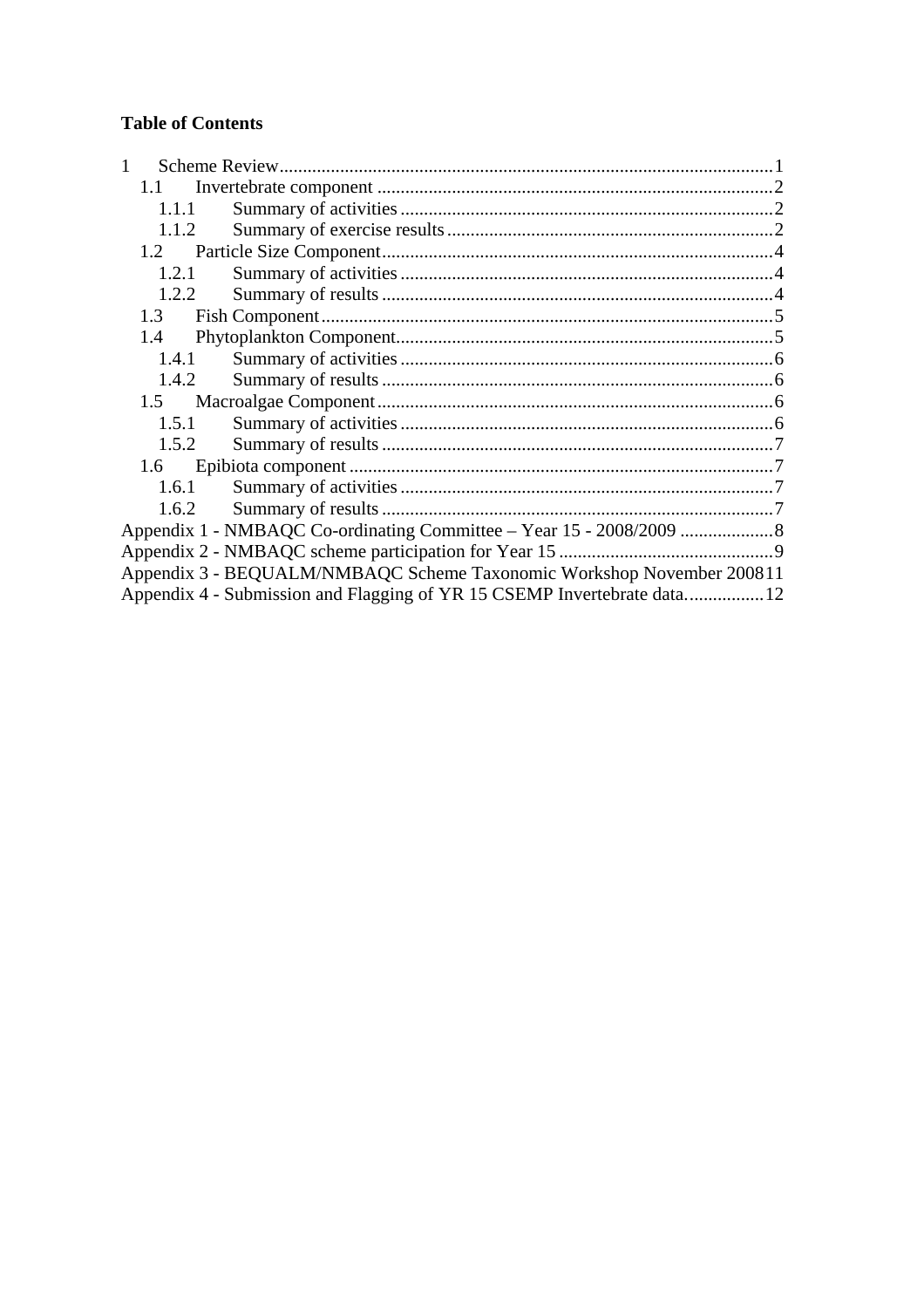<span id="page-2-0"></span>This Year 15 Annual Report follows the summarised format introduced for Year 13. It provides a synopsis of the scheme activities for Year 15 (2008-09). Most of the detailed information previously incorporated within the Annual Report is now available as separate reports or bulletins on the scheme's website. The relevant documents are all cited here and the reader is directed via hyperlinks to the NMBAQC website as appropriate.

The NMBAQC coordinating committee held four meetings during the scheme Year 15 on  $4<sup>th</sup>$  June 2008,  $11<sup>th</sup>$  August 2008,  $2<sup>nd</sup>$  December 2008 and the  $10<sup>th</sup>$  March 2009. The minutes from these committee meetings are now available on the NMBAOC website.

Committee Membership for Year 15 is shown in Appendix 1.

## **1 Scheme Review**

The scope of the NMBAQC scheme continued to develop in Year 15 to encompass the requirement to provide quality assurance for assessments under the Water Framework Directive (WFD), for which monitoring commenced in the UK in 2007. The scheme still maintains its role to provide Analytical Quality Control for Invertebrate and Particle Size data collected for UK CSEMP (Clean Seas Environment Monitoring Programme – formerly the NMMP). Under the UK Marine Monitoring and Assessment Strategy (UKMMAS) the NMBAQC coordinating committee now reports to the Healthy and Biologically Diverse Seas Evidence Group HBDSEG. In Year 15, the NMBAQC endorsed the World Register of Marine Species [\(WoRMS\)](http://www.marinespecies.org/) species list to HBDSEG. The first stage in the endorsement of WoRMS involved work by Unicomarine to link up the species list in their benthic invertebrate database, UNICORN (which is currently used in the scheme operation), with the WoRMS species list.

In Year 15 the NMBAQC coordinating committee was aided by a new full time Quality Assurance post, jointly funded by the Environment Agency and the Joint Nature Conservation Committee. This post is responsible for progressing QA programmes for biological elements which Competent Monitoring Authorities and Conservation Agencies are required to monitor for under the Water Framework and Habitats Directives. The key outputs of this QA development will be reported to the NMBAQC with the aim of introducing new training and testing modules or implementation of standard protocols under the NMBAQC's remit (Benthic Invertebrates, Particle Size, Fish, Phytoplankton, Macroalgae and Phytoplankton).

Year 15 of the scheme involved training and testing exercises for the Invertebrate, Particle Size, Macroalgae, Phytoplankton Components as have been run in previous years. This year the annual Invertebrate Component workshop involved a four-day expert taxonomic workshop at the Dove Marine Laboratory in Cullercoats. New items of work for the NMBAQC in Year 15 involved: a trial reverse ring test for the Fish Component; a trial video ring test for the Epibiota Component; and, a workshop to discuss Particle Size Analysis methodology with key UK government agencies and commercial laboratories.

This year the participation level in the NMBAQC grew compared to Yr 14 (33 participants), with a total of 48 organisations involved in it's training and testing exercises (see Appendix 2).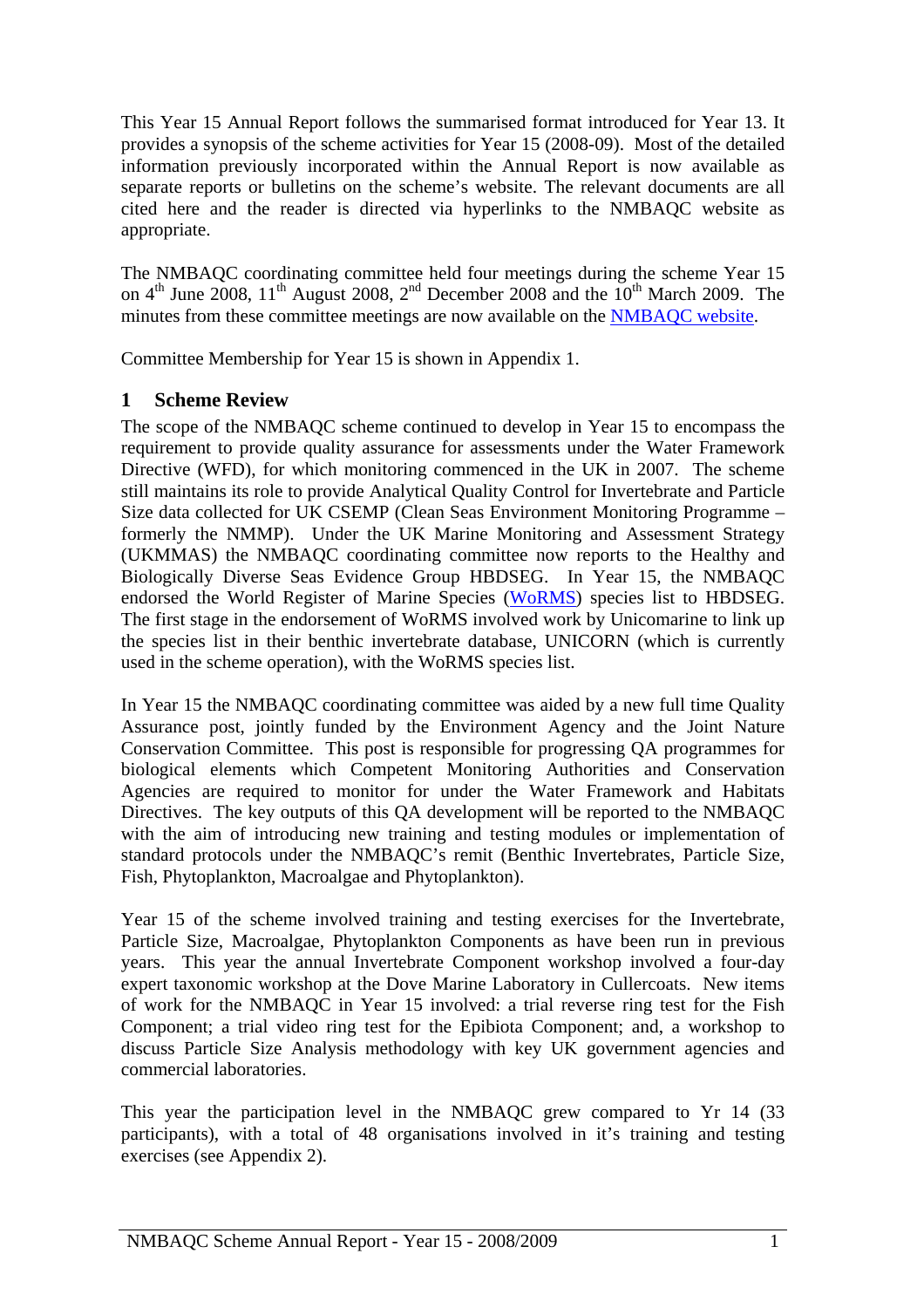<span id="page-3-0"></span>Summaries of all the component activities are provided below:

## **1.1 Invertebrate component**

Contract Manager: Myles O' Reilly, SEPA Component Administrator: David Hall, Unicomarine

## *1.1.1 Summary of activities*

The fifteenth year of the Scheme (2008/09) involved a series of four modules under the Invertebrate component:

- Invertebrate Ring Test identification (RT35 and RT36) training exercise. Two sets of twenty-five specimens of benthic invertebrates (RT35 general invertebrate ring test, RT 36 'targeted' Gastropoda specimens) supplied for identification by participating laboratories.
- Macrobenthic invertebrate sample analysis (MB16) training exercise. One contractor supplied macrobenthic sample for full laboratory processing (extraction, enumeration and biomass).
- Laboratory Reference (LR) training exercise. Participating laboratories submitted twenty-five benthic invertebrate specimens for re-examination by the contractor. The specimens could be either voucher material from their reference collection for confirmation or difficult/problematic taxa about which they are unsure)
- Own Sample (OS38, OS39 and OS40) reanalysis testing exercise, with pass/fail flag for UK NMMP laboratories. Participating laboratories were requested to send the contractor their benthic invertebrate data matrices from which three samples were selected. The three chosen samples were submitted and were reanalysed by the contractor. Each 'Own Sample' was assessed on the efficiency of extraction, identification, enumeration and biomass.

The Invertebrate Taxonomic Workshop was held under the auspices of the Dove Marine Laboratory in Cullercoats in November 2008. Due to extended refurbishment work at the Dove Lab the venue was transferred to the nearby Grand Hotel and a makeshift lab set up in one of the function rooms. This workshop was tailored for experts, and covered problematic taxa from: Hesionidae, Terebellomorpha, Nephtyidae, and Spionidae. Please see Appendix 3 for the workshop timetable.

## *1.1.2 Summary of exercise results*

Thirty-six laboratories participated in the benthic invertebrate component of the NMBAQC Scheme in Yr 15 (see Appendix 2). Sixteen participants were government laboratories; twenty were private consultancies. Fourteen of the participants were responsible for CSEMP (Clean Seas Environment Monitoring Programme) sample analysis (excluding subcontracted samples). A summary of the overall NMBAQC participation levels is shown in Appendix 3.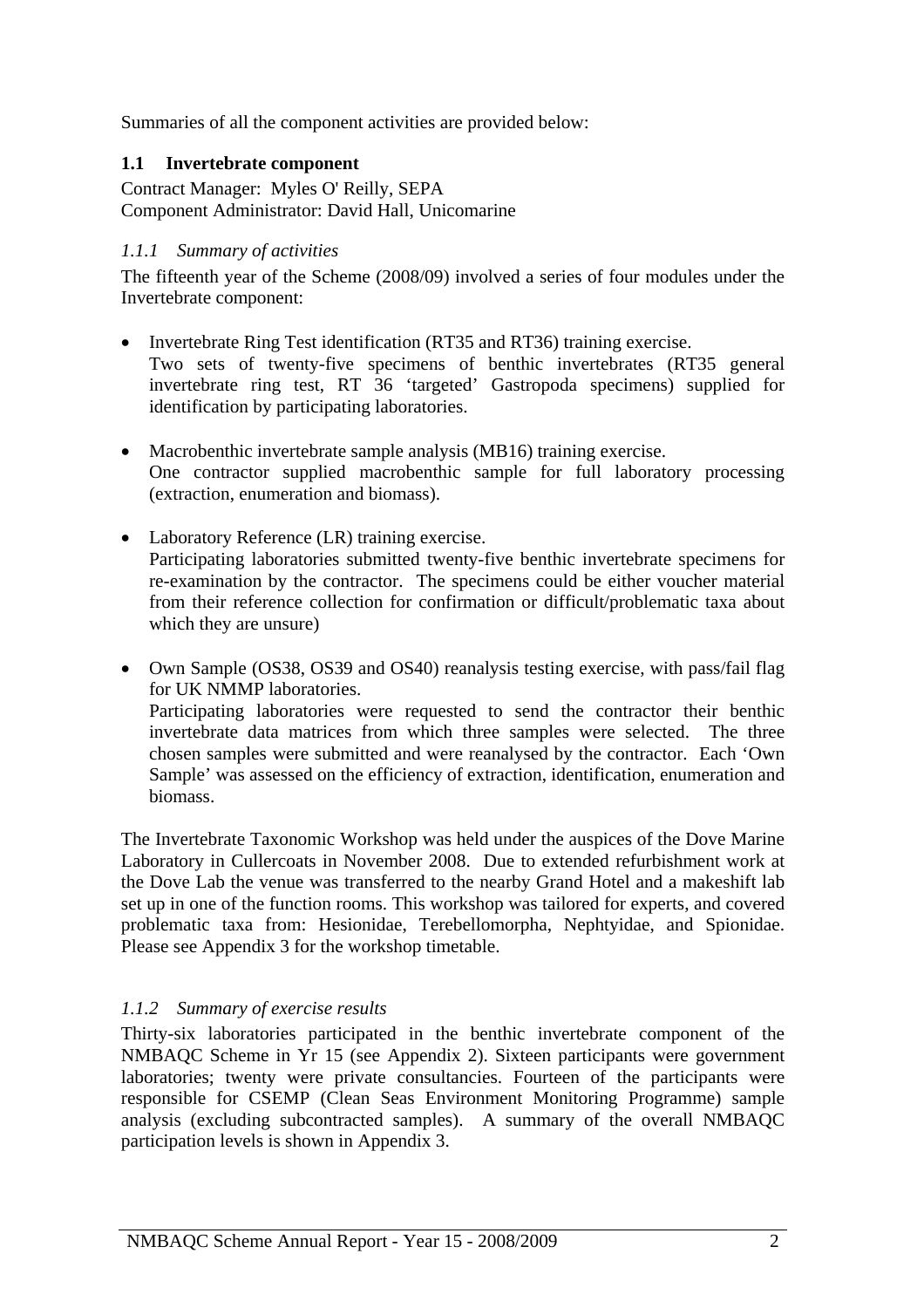The results of the Own Sample (OS38, OS39 and OS40) reanalysis testing exercise were generally poorer than the results from Yr 14 OS exercise. The Bray-Curtis similarity index (between the participating laboratory and the contractor) was greater than 90% (Pass flag) in only 74% of samples (compared with 95% of samples in Yr14). Most of the Fail samples (19 of 24) were attributable to Non-CSEMP labs. All the laboratories with 'Poor' or 'Bad' sample flags for CSEMP samples addressed their 'failing' samples by undertaking remedial action. However, three of the twelve laboratories with 'Poor' or 'Bad' sample flags for Non-CSEMP samples did not confirm whether remedial action was completed, therefore are given a 'status unknown' flag. One participating laboratory did not supply data for Own Sample selection and one disposed of samples before the audit. As a result these samples were deemed to have failed the NMBAQC Scheme standards and remain flagged. For submission and flagging of NMMP invertebrate sampling sites see Appendix 4.

Of the training exercises, the Macrobenthic exercise MB16 posed similar problems to previous MB tests: some problems associated with faunal extraction and identification of the taxa. The ring test RT35 had fairly good agreement between the identifications made by the participating laboratories and those made by Unicomarine Ltd. The majority of the generic errors can be attributed to three polychaete and two crustacean taxa. The 'targeted' ring test (RT36 – 'Gastropoda'), as expected posed more problems for species identification. The Laboratory Reference (LR) exercise did not reveal any clear problem areas, however there were differences in the approach to this exercise by the individual laboratories (some laboratories used this to confirm voucher specimens whilst others sought a means of having 'unknowns' identified).

More detailed information on these exercises can be found in the contractors report below. Among the recommendations highlighted by the contractor is the need for NMBAQC to develop standard protocols detailing the processing requirements for macrobenthic invertebrate samples and for participants to utilise the NMBAQC's UK Standard Taxonomic Literature List database to minimise the differences in literature used for identification of invertebrates.

#### [Benthic Invertebrate Component Annual Report, Year 15 \(2008/09\)](http://www.nmbaqcs.org/scheme-components/invertebrates/reports/yr-15-invert-annual-rpt.aspx)

Hall, D., 2010. Benthic Invertebrate component - Report from the contractor. Scheme Operation - Year 15 - 2008/09. A report to the NMBAQC Scheme participants. 23pp, June 2010.

#### **Yr 15 Own Sample Report:**

[Own Sample Module Summary Interim Report OS38, 39 & 40 - March 2010](http://www.nmbaqcs.org/scheme-components/invertebrates/reports/os38-40-summary-rpt.aspx)

Hall, D.J., 2010. National Marine Biological Analytical Quality Control Scheme. Own Sample Module Summary Interim Report OS38, 39 & 40. Report to the NMBAQC Scheme participants. 26pp, March 2010.

#### **Yr 15 Ring Test Bulletins**

#### [RTB 36 - May 2009](http://www.nmbaqcs.org/scheme-components/invertebrates/reports/rtb-36.aspx)

Worsfold, T.M. and Hall, D.J., 2009. National Marine Biological Analytical Quality Control Scheme. Ring Test Bulletin: RTB#36. Report to the NMBAQC Scheme participants. Unicomarine Report NMBAQCrtb#36, 35pp, May 2009.

[RTB 35 -November 2008](http://www.nmbaqcs.org/scheme-components/invertebrates/reports/rtb-35.aspx)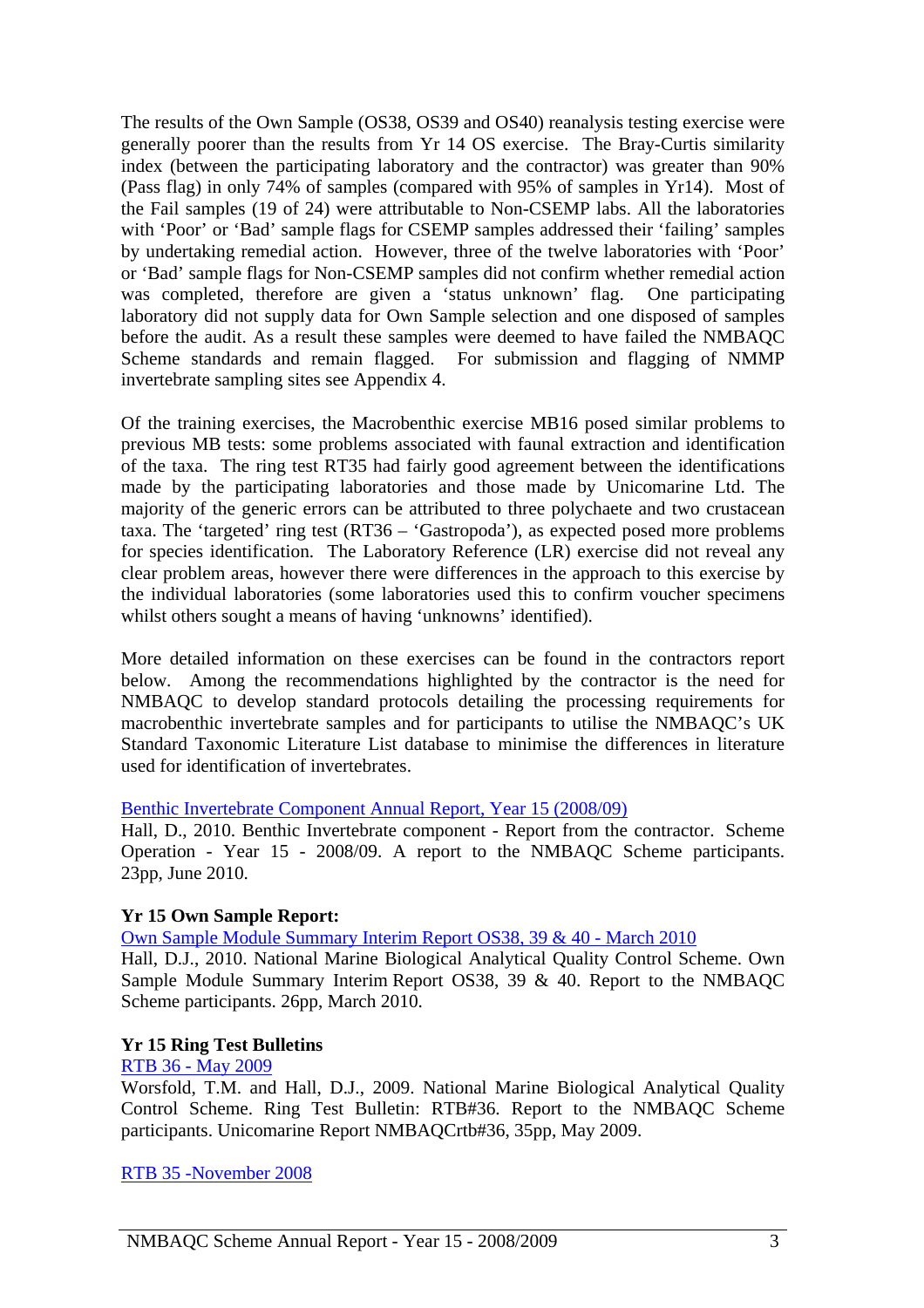<span id="page-5-0"></span>Hall, D.J. and Worsfold, T.M., 2008. National Marine Biological Analytical Quality Control Scheme. Ring Test Bulletin: RTB#35. Report to the NMBAQC Scheme participants. Unicomarine Report NMBAQCrtb#35, 33pp, November 2008.

## **Yr 15 Macrobenthic Bulletins**

[MB 16 - June 2009](http://www.nmbaqcs.org/scheme-components/invertebrates/reports/mb-16.aspx)

Hall, D.J. and Taylor, J.G., 2009. National Marine Biological Analytical Quality Control Scheme. Macrobenthic Exercise Results - MB16 (Version 2). Report to the NMBAQC Scheme participants. 20pp, June 2009.

## **1.2 Particle Size Component**

Contract Manager: Myles O' Reilly, SEPA Component Administrator: David Hall, Unicomarine

## *1.2.1 Summary of activities*

The fifteenth year of the Scheme (2008/09) involved one module under the Particle Size Analysis component:

• Particle Size Analysis (PS32 and PS33) testing exercise, with pass/fail flag for UK CSEMP (NMMP) laboratories.

Two marine sediment samples (one coarse the other much finer) supplied to participating laboratories for Particle Size Analysis.

Following the recommendations from previous years Particle Size Analysis testing exercises, work began on developing a NMBAQC guidance document for 'PSA for Supporting Biological Analysis'. During Year 15, an initial assessment of current PSA methods used by UK labs was undertaken through questionnaires sent out to NMBAQC Particle Size participating laboratories in June, 2008. Following this a workshop was held at Cefas, Lowestoft in February 2009 for the NMBAQC Particle Size participating laboratories to discuss 'best practice' methods which should be included in the NMBAQC guidance document. The Proceedings and supporting documents from this workshop are available on the NMBAQC's [PSA Workshops](http://www.nmbaqcs.org/scheme-components/particle-size-analysis/workshops.aspx) page. Following this workshop Claire Mason (Cefas) began drafting the best practice guidance document for 'PSA for Supporting Biological Analysis' which is due to be completed in September 2010.

## *1.2.2 Summary of results*

Thirteen laboratories participated in the particle size analysis component of the NMBAQC Scheme (see Appendix 2). Seven laboratories were government laboratories; six were private consultancies. Over half of the participants (7) were responsible for CSEMP (Clean Seas Environment Monitoring Programme) sample analysis. A summary of the overall NMBAQC participation levels is shown in Appendix 3.

The Particle Size testing exercise, PS32 (sandy mud sample) resulted in three 'fail' and fifty-seven 'pass' flags; two of these fails were the result of transcription errors. PS33 (sand sample) resulted in eleven 'fail' and forty-nine 'pass' flags; seven of these fails,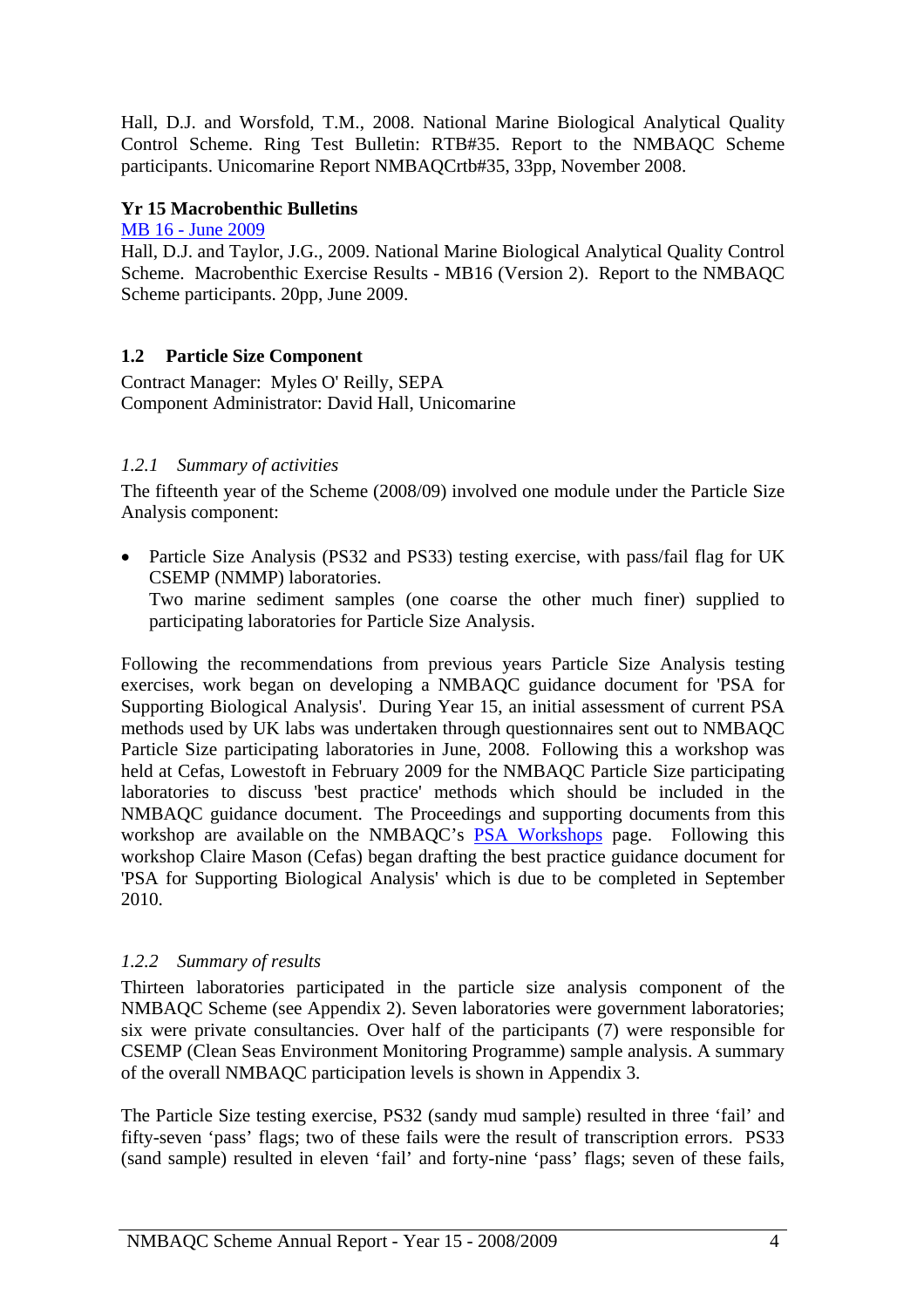<span id="page-6-0"></span>produced by two participants, are likely to be the result their 'non-mainstream' processing methodology.

More detailed information on this exercise can be found in the contractors report below. Among the recommendations highlighted by the contractor is the need for NMBAQC to develop standard protocols for Particle Size Analysis (sieve and laser technique).

#### [PSA Component Annual Report, Year 15 \(2008/09\)](http://www.nmbaqcs.org/scheme-components/particle-size-analysis/reports/yr-15-psa-annual-rpt.aspx)

Hall, D., 2010. Particle Size component - Report from the contractor. Scheme Operation - Year 15 - 2008/09. A report to the NMBAQC Scheme participants. 9pp, March 2010.

#### **Yr 15 Particle Size Reports:**

[PS33 - April 2009](http://www.nmbaqcs.org/scheme-components/particle-size-analysis/reports/ps33.aspx)

Hall, D.J., 2009. National Marine Biological Analytical Quality Control Scheme. Particle Size Results: PS33. Report to the NMBAQC Scheme participants. Unicomarine Report NMBAQCps33, 19pp, April 2009.

#### [PS32 - October 2008](http://www.nmbaqcs.org/scheme-components/particle-size-analysis/reports/ps32.aspx)

Hall, D.J., 2008. National Marine Biological Analytical Quality Control Scheme. Particle Size Results: PS32. Report to the NMBAQC Scheme participants. Unicomarine Report NMBAQCps32, 7pp, October 2008.

#### **1.3 Fish Component**

Contract Manager: Steve Coates, Environment Agency Component Administrator: David Hall, Unicomarine

The fifteenth year of the Scheme (2008/09) involved a series of two unofficial trial exercises which were conducted to assess the feasibility and logistical protocols for a reverse fish ring test. One exercise was aligned with the spring fish monitoring surveys and one with the autumn surveys (LR-F Trial\_1 and LR\_F Trial\_2, respectively). The findings of these trial exercises are not presented by the contractors, however the logistics were deemed robust enough to commission an official exercise (RRT01) in the forthcoming Scheme year (2009/10).

More detailed information on this trial exercise can be found in the contractors report below.

[Fish Component Annual Report, Year 15 \(2008/09\)](http://www.nmbaqcs.org/scheme-components/fish/reports/yr-15-fish-annual-rpt.aspx)

Hall, D., 2010. Fish component - Report from the contractor. Scheme Operation - Year 15 - 2008/09. A report to the NMBAQC Scheme participants. 4pp, June 2010.

#### **1.4 Phytoplankton Component**

Scheme Administrator: Joe Silke, Marine Institute, Galway, Ireland. Registration and fee collecting arranged through BEQUALM Website (based at CEFAS Lab, Lowestoft).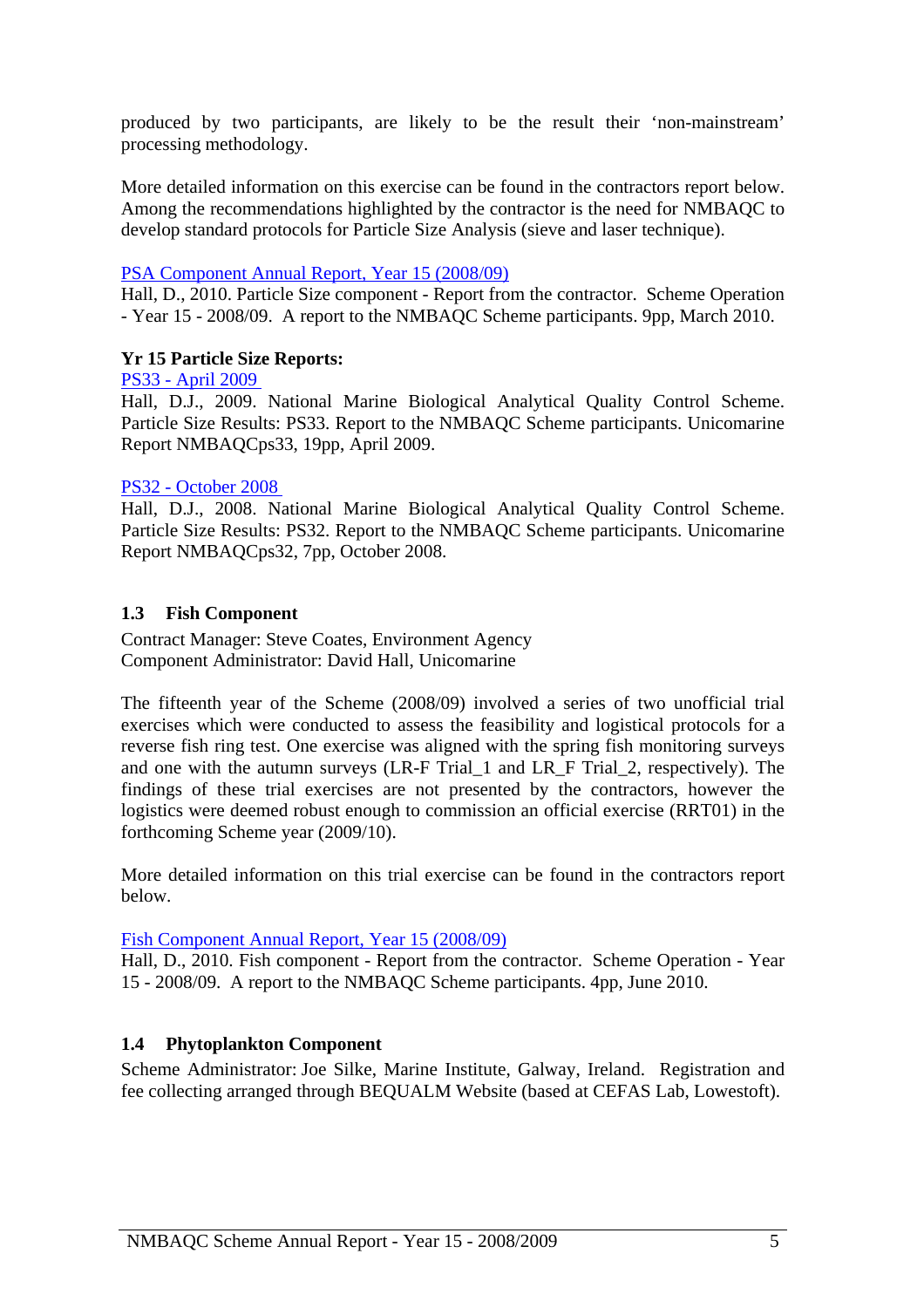#### <span id="page-7-0"></span>*1.4.1 Summary of activities*

The Phytoplankton inter-comparison exercise comprised of two exercises and one workshop:

- Enumeration of cells exercise: Four different sample types/treatments were given to participants to enumerate cells. Treatment 1 was a sample containing four species. Treatment 2 was a sample containing the same four species plus another species. Treatment 3 was a positive control (containing only the fifth species from Treatment 2). Treatment 4 was a negative control (containing no species). The species used in Treatments 1-2 were *Prorocentrum lima, Scrippsiella trochoidea, Coscinodiscus granii, Gymnodinium catenatum and Prorocentrum micans*. Cell densities were controlled in Treatments 1-3 and ranged from 100 to 1000 cells per 25 mL sample.
- Identification exercise: Two different sample treatments were given to participants to identify taxa. Treatment 1 was a set of 20 images. Treatment 2 was a set of 20 3D video clips.
- Workshop: Discussion of the results of the intercomparison and future directions of the exercise. Presentations were by the guest speaker Dr. Urban Tillman, Alfred Wegener Institute: 'Characterization of a novel azaspiracid-producing dinoflagellate from the North Sea' and 'Phagotrophy of planktonic protists – video observations'.

## *1.4.2 Summary of results*

Thirty-four analysts from seventeen laboratories (from the UK, Ireland, Holland, Germany and Spain) participated in the Phytoplankton enumeration and identification ring test in 2008 (see Appendix 2).

The enumeration exercise showed good repeatability between participants, the Galway laboratory and the 'Galway Gold Standard'. The identification exercise results were considered excellent, with no systematic difference in the percentage correct between the image and video formats of presentation. Overall participants did quite well, with over 68% of the participants scoring over 80% in the taxonomic quiz.

More detailed information on this exercise can be found in the following contractor report:

#### [Phytoplankton Enumeration And Identification Ring Test, 2009](http://www.nmbaqcs.org/scheme-components/phytoplankton/phyto-rpt-2009.aspx)

Salas, R.G., 2009. Phytoplankton enumeration and identification analysis. Ring Test PHY-ICN-09-MI1 Exercise Report. 86pp.

#### **1.5 Macroalgae Component**

Contract Manager: Clare Scanlan, Scottish Environment Protection Agency Component Administrator: Emma Wells, Wells Marine

#### *1.5.1 Summary of activities*

The macroalgae component exercise involved the identification of twenty species of rockyshore macroalgae, where laboratory photos within sorting trays and stereo and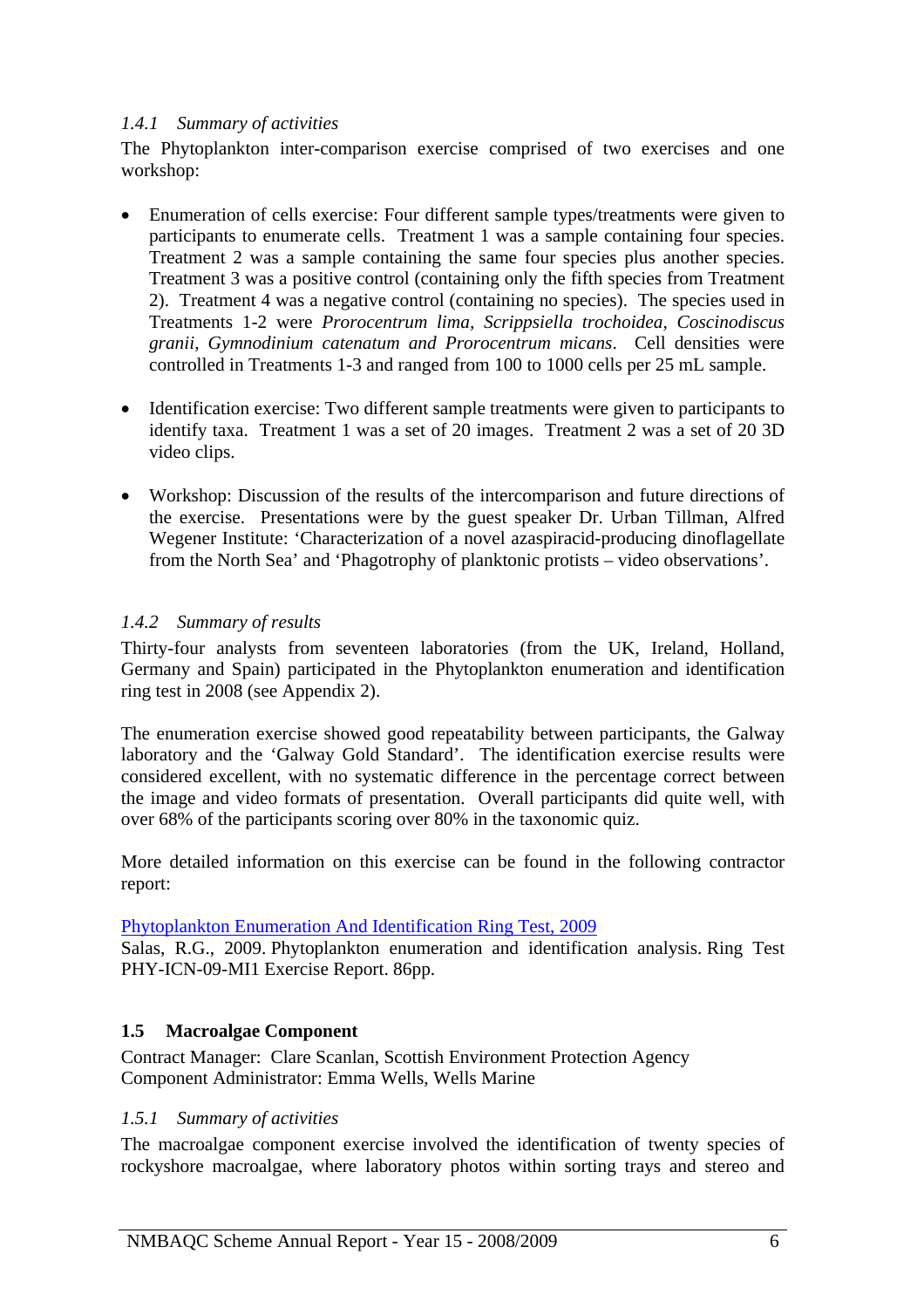<span id="page-8-0"></span>compound microscope images were provided to highlight different morphological features.

## *1.5.2 Summary of results*

Twenty participants from eleven laboratories participated in the third macroalgae ring test (RT03) circulated in August 2008 (see Appendix 2). A summary of the overall NMBAQC participation levels is shown in Appendix 3.

RT02 gave varying results for participants, with correct identification scores ranging between 24 and 37 (based on 1 point awarded for correct species name and 1 point awarded for correct genus name). The maximum score possible total was 40. Six species were correctly identified by all 20 participants.

More detailed results can be found in the following contractor report:

#### [RT03 - September 2008](http://www.nmbaqcs.org/downloads/macroalgae/RT03%20algal%20ring%20test%20results.pdf)

Wells, E., 2008. National Marine Biological Analytical Quality Control Scheme, Intertidal Macroalgal Ring Test RT03. Report to the NMBAQC Scheme participants. Wells Marine Surveys, September 2008.

## **1.6 Epibiota component**

Contract Manager: Matt Service, AFBI Component Administrator: Ian Sotheran, Envision

#### *1.6.1 Summary of activities*

The Epibiota trial video ring test involved three separate ring tests: RT01 in May 2008, RT02 in November 2008 and RT03 in March 2009. Individual tests had between 18-22 participants at 11-13 organisations who participated (see Appendix 2). Each test involved participants being asked to identify and enumerate epibiota and characterise the seafloor which they viewed in video clips and stills/freeze frames.

#### *1.6.2 Summary of results*

The Epibiota trial video ring test identified several issues, some of which were addressed and incorporated as the test developed, whilst others have become recommendations for improved future ring tests. Issues generally involved participants identifying biota to different taxonomic levels, and there were substantial discrepancies between counts and percentage cover estimates particularly when there were high numbers of biota. There was also substantial variation between participants interpretation of substrates (e.g. between coarse sand and gravels). There were also issues with the variable level of expertise of participants and the variable analysis methods used by participants. Finally, the marking scheme of the ring tests had some drawbacks, and future marking schemes will require the development of Pass/Fail criteria.

More detailed results and recommendations from the Epibiota trial video ring test can be found in the [Epibiota Trial Video Ring Test Reports \(2007-2009\)](http://www.nmbaqcs.org/scheme-components/epibiota/reports.aspx).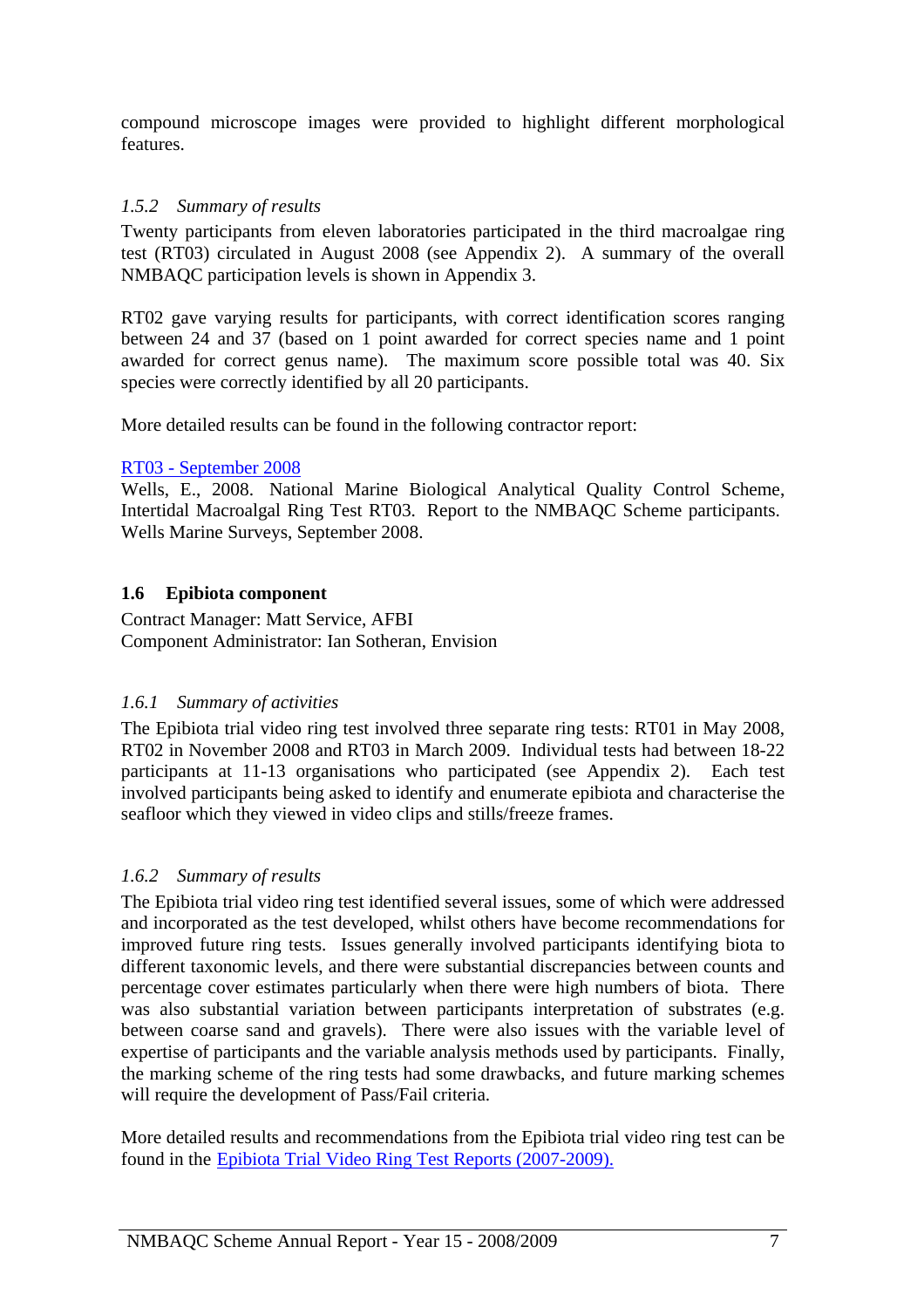# <span id="page-9-0"></span>**Appendix 1 - NMBAQC Co-ordinating Committee – Year 15 - 2008/2009**

| <b>Name</b>         | Organisation                                                       | <b>Position</b>                                   |
|---------------------|--------------------------------------------------------------------|---------------------------------------------------|
| <b>Tim Mackie</b>   | Environment & Heritage Service, NI                                 | Chair                                             |
| <b>Alison Miles</b> | <b>Environment Agency</b>                                          | Finance Manager, stepped down<br>from August 2008 |
| Amanda Prior        | <b>Environment Agency</b>                                          | Finance Manager, from August<br>2008              |
| Prue Addison        | Environment Agency / Joint Nature<br><b>Conservation Committee</b> | Secretary                                         |
| Myles O'Reilly      | Scottish<br>Protection<br>Environment<br>Agency                    | <b>Invertebrate Contract Manager</b>              |
| <b>Steve Coates</b> | <b>Environment Agency</b>                                          | <b>Fish Contract Manager</b>                      |
| <b>Joe Silke</b>    | Marine Institute, Ireland                                          | Phytoplankton Contract Manager                    |
| Clare Scanlan       | Scottish<br>Environment<br>Protection<br>Agency                    | Macroalgae Contract Manager                       |
| <b>Carol Milner</b> | <b>APEM Ltd</b>                                                    | Contractors Representative – from<br>August 2008  |
| Lucie Oliver        | Countryside Council<br>for Wales<br><b>Environment Agency</b>      | <b>CMA</b> Representative                         |
| <b>Matt Service</b> | Agri-Food and Biosciences Institute,<br>NI                         | <b>CMA</b> Representative                         |
| Keith Cooper        | Centre for Environment, Fisheries &<br><b>Aquaculture Science</b>  | <b>CMA</b> Representative                         |
| Mike Robertson      | Fisheries<br>Research<br>Services,<br>Aberdeen                     | <b>CMA</b> Representative                         |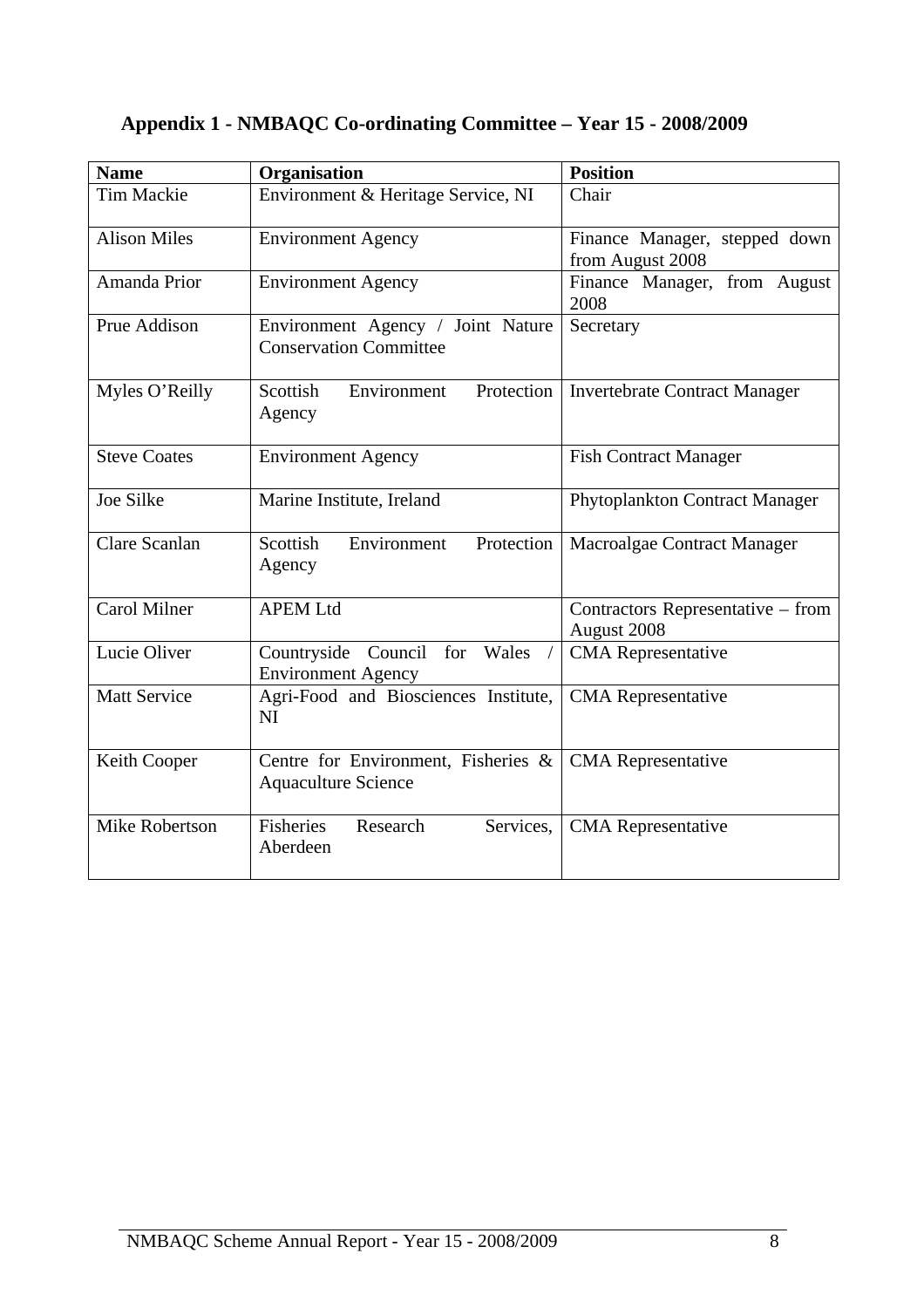<span id="page-10-0"></span>

| Organisation                                                                                | <b>Invertebrate</b>     | <b>Particle Size</b> | Macroalgae | Epibiota     | Phytoplankton |
|---------------------------------------------------------------------------------------------|-------------------------|----------------------|------------|--------------|---------------|
| <b>Agri-Food and Biosciences</b>                                                            | ✓                       | $\checkmark$         |            | $\checkmark$ | ✓             |
| <b>Institute</b>                                                                            |                         |                      |            |              |               |
| <b>AMBIOS</b>                                                                               |                         |                      |            |              |               |
| <b>APEM Ltd</b>                                                                             | $\checkmark$            |                      |            |              |               |
| <b>AWI/BAH, Germany</b>                                                                     |                         |                      |            |              | $\checkmark$  |
| <b>Benthic Solutions Ltd</b>                                                                | $\checkmark$            | $\checkmark$         |            |              |               |
| <b>Biotikos</b>                                                                             | ✓                       |                      |            |              |               |
| <b>CEMAR, QUB</b>                                                                           |                         |                      |            | $\checkmark$ |               |
| <b>Centre for Environment,</b><br><b>Fisheries &amp; Aquaculture</b><br><b>Science</b>      | ✓                       | ✓                    | ✓          | ✓            | ✓             |
| <b>CMACS Ltd</b>                                                                            | ✓                       | ✓                    |            |              |               |
| <b>Countryside Council for</b><br><b>Wales</b>                                              | ✓                       |                      | ✓          | ✓            |               |
| L.C.C.RR.PP., Spain                                                                         |                         |                      |            |              | $\checkmark$  |
| <b>Department of Local</b><br><b>Government</b> and the<br><b>Environment</b> , Isle of Man |                         |                      |            |              | ✓             |
| EMU Ltd.                                                                                    | ✓                       | ✓                    | ✓          | ✓            |               |
| <b>Environment Agency</b>                                                                   | $\overline{\checkmark}$ | ✓                    | ✓          |              |               |
| <b>Environmental Protection</b><br><b>Agency, Ireland</b>                                   |                         |                      |            |              |               |
| <b>ERT</b> (Scotland) Ltd                                                                   | $\checkmark$            | ✓                    | ✓          |              |               |
| <b>Fish Vet Group</b>                                                                       | ✓                       |                      |            |              |               |
| <b>Fugro Survey Ltd</b>                                                                     | $\overline{\checkmark}$ |                      |            | ✓            |               |
| <b>Gardline Environmental</b>                                                               | ✓                       | ✓                    |            | ✓            |               |
| <b>Grontmij / Aquasense</b>                                                                 | ✓                       |                      |            |              |               |
| Haskoning UK Ltd.                                                                           |                         |                      |            | ✓            |               |
| <b>Hebog Environmental Ltd</b>                                                              | ✓                       |                      |            |              |               |
| <b>Hunter Biological</b>                                                                    | $\checkmark$            |                      |            |              |               |
| <b>Institute of Estuarine and</b><br><b>Coastal Studies, University</b><br>of Hull          |                         |                      |            |              |               |
| <b>INTECMAR NIF, Spain</b>                                                                  |                         |                      |            |              | ✓             |
| <b>IRTA Carretera del</b><br>Poblenou                                                       |                         |                      |            |              |               |
| <b>Jacobs Engineering UK Ltd</b>                                                            | ✓                       |                      |            |              | ✓             |
| <b>Joint Nature Conservation</b><br><b>Committee</b>                                        | Info Only               |                      |            |              |               |
| Koeman en Bijkerk bv,<br><b>Netherlands</b>                                                 |                         |                      |            |              |               |
| LVCC Palmones. Egmasa,<br><b>Spain</b>                                                      |                         |                      |            |              |               |
| <b>Marine Ecological Solutions</b><br>Ltd.                                                  |                         |                      |            | ✓            |               |
| <b>Marine Ecological Surveys</b>                                                            | ✓                       |                      |            | ✓            |               |

**Appendix 2 - NMBAQC scheme participation for Year 15**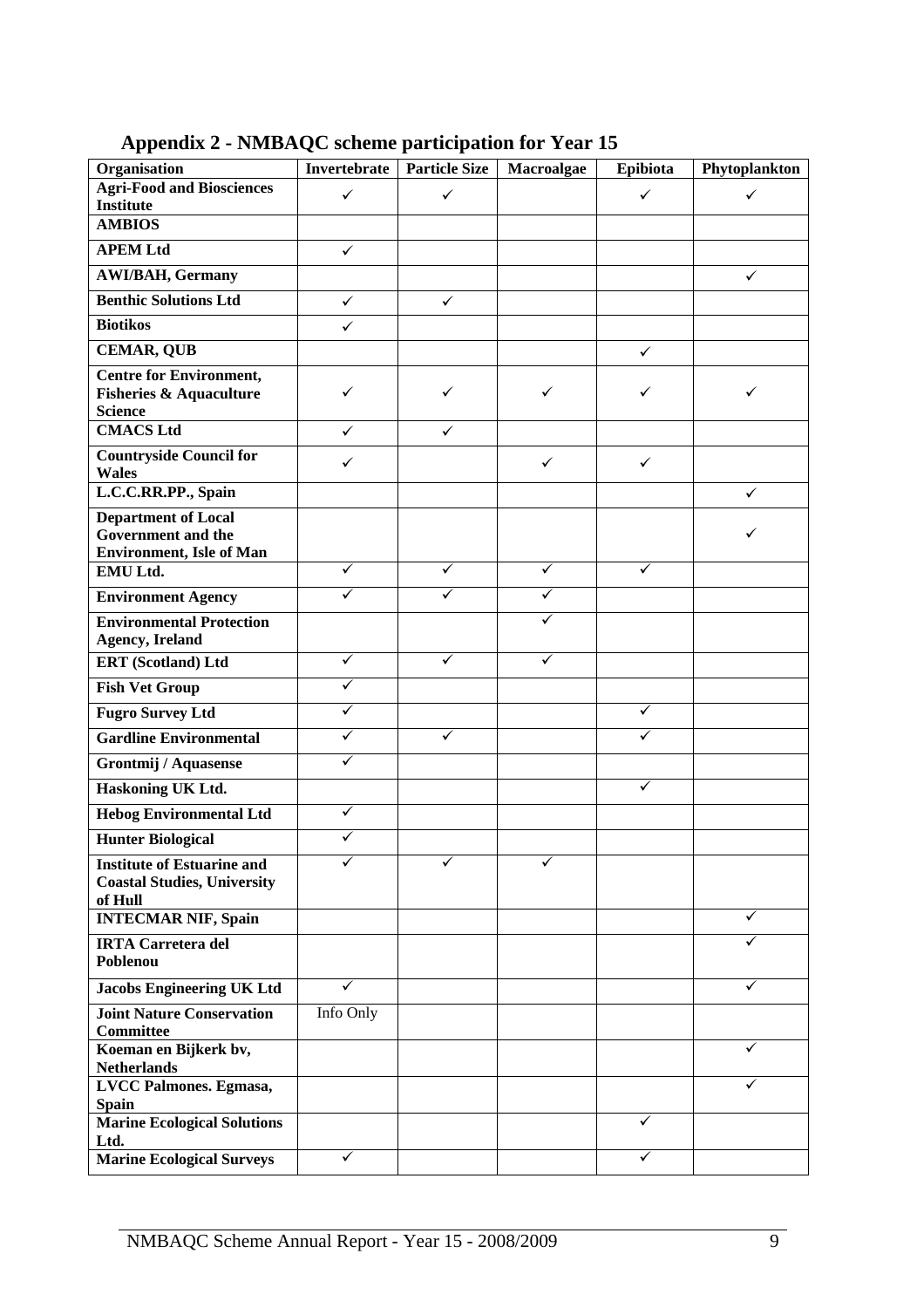| Organisation                                       | Invertebrate  | <b>Particle Size</b> | Macroalgae    | Epibiota | Phytoplankton |
|----------------------------------------------------|---------------|----------------------|---------------|----------|---------------|
| <b>Marine Farm Services,</b>                       |               |                      |               |          |               |
| <b>Shetland Seafood Quality</b>                    |               |                      |               |          |               |
| Council (SSQC)<br><b>Marine Institute, Ireland</b> | Info Only     |                      |               |          | Contract      |
|                                                    |               |                      |               |          | administrator |
| <b>Marine Phytoplankton</b>                        |               |                      |               |          | ✓             |
| <b>Ecologist</b>                                   |               |                      |               |          |               |
| <b>Marine Scotland - Science</b>                   |               | ✓                    |               |          |               |
| (formerly Fisheries Research                       |               |                      |               |          |               |
| Services)                                          |               |                      |               |          |               |
| <b>National University of</b>                      | ✓             |                      |               |          |               |
| <b>Ireland</b>                                     |               |                      |               |          |               |
| (Martin Ryan Marine                                |               |                      |               |          |               |
| <b>Science Institute)</b>                          | ✓             | ✓                    |               |          |               |
| <b>Northern Ireland</b>                            |               |                      | ✓             | ✓        |               |
| <b>Environment Agency</b>                          |               |                      |               |          |               |
| (formerly Environment and                          |               |                      |               |          |               |
| <b>Heritage Service)</b>                           | ✓             | ✓                    |               |          |               |
| <b>Precision Marine Survey</b>                     |               |                      |               |          |               |
| Ltd<br><b>Scottish Association for</b>             |               |                      |               |          |               |
| <b>Marine Science</b>                              |               |                      |               |          |               |
| <b>Scottish Environment</b>                        | ✓             | ✓                    | ✓             | ✓        |               |
| <b>Protection Agency</b>                           |               |                      |               |          |               |
|                                                    |               |                      |               | ✓        |               |
| <b>Scottish Natural Heritage</b>                   | Info Only     |                      |               |          |               |
| <b>Unicomarine Ltd.</b>                            | Contract      | Contract             | ✓             |          |               |
|                                                    | administrator | administrator        |               |          |               |
| <b>University of Ulster</b>                        |               |                      |               | ✓        |               |
| <b>University of Plymouth</b>                      |               |                      |               | ✓        |               |
| <b>University of St Andrews</b><br>(SERG:ES)       | ✓             |                      |               |          |               |
| <b>University of Stirling</b>                      | ✓             |                      |               |          |               |
| <b>Wells Marine</b>                                |               |                      | Contract      |          |               |
|                                                    |               |                      | administrator |          |               |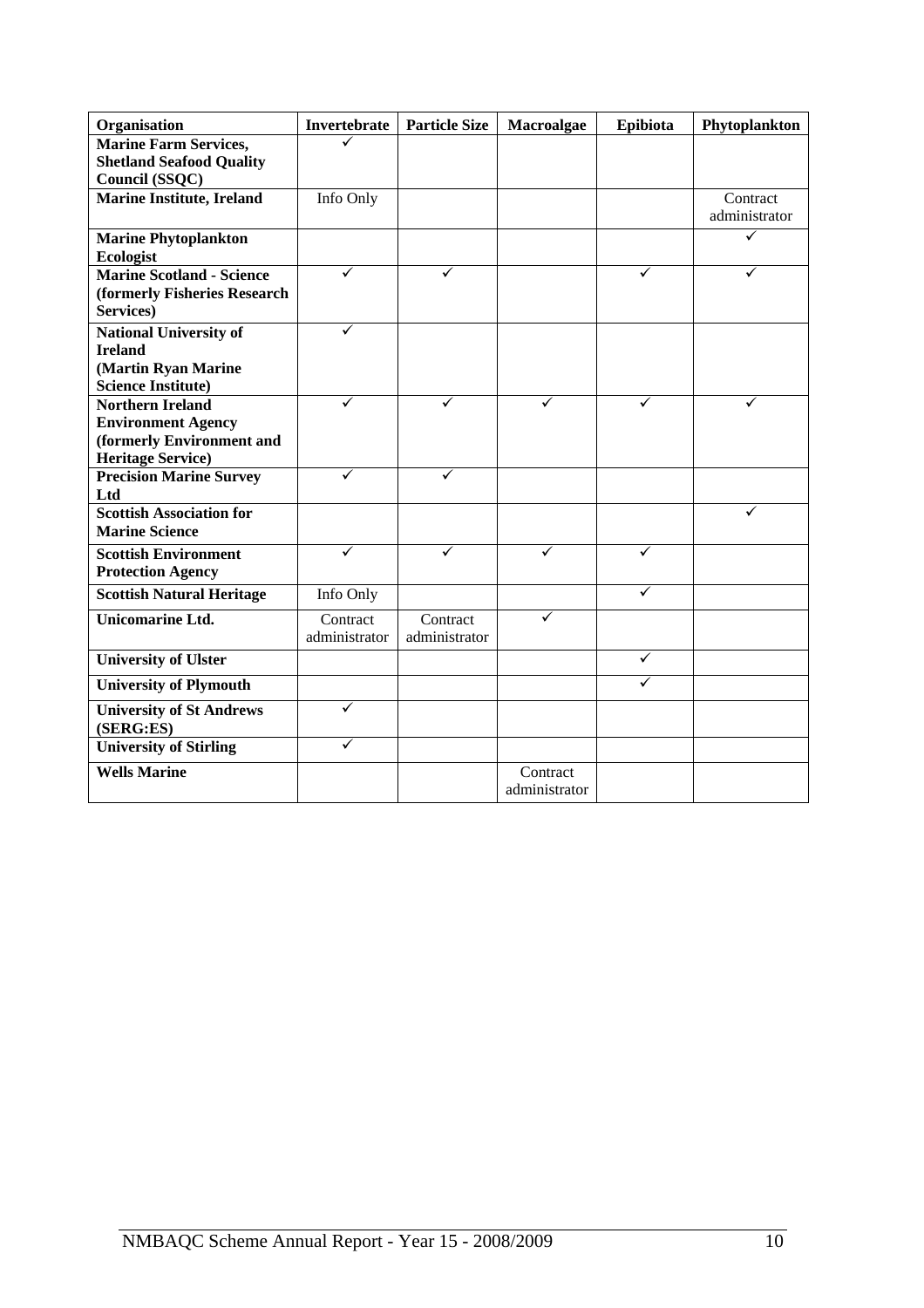# **Appendix 3 - BEQUALM/NMBAQC Scheme Taxonomic Workshop November 2008**

<span id="page-12-0"></span>

| Day                                    | Session            | DEQUALIMITMDAQU SUICIIIC TAAVIIQIIIU WOLKSHOP TO "14" TOVCHIOCI 2000, THE OFAIR HOICI (DOVE LADOFAIOI Y), TYHEIRORH.<br>Discussion / Demonstration / Practical | Aims                                                                                   | <b>Session Leader</b>                                            |
|----------------------------------------|--------------------|----------------------------------------------------------------------------------------------------------------------------------------------------------------|----------------------------------------------------------------------------------------|------------------------------------------------------------------|
| Monday                                 | am                 | Arrival. Registration. Laboratory set-up.                                                                                                                      | Register participants. Laboratory setup.                                               | David Hall (Unicomarine Ltd.)                                    |
| 10 <sup>th</sup> Nov. 2008             | 1:00 <sub>pm</sub> | Buffet lunch                                                                                                                                                   |                                                                                        |                                                                  |
|                                        | 2:00 <sub>pm</sub> | Introduction. General information.                                                                                                                             | Welcome participants. Q&A session regarding                                            | Tim Mackie (NMBAQCC)                                             |
|                                        |                    |                                                                                                                                                                | workshop. Outline timetable.                                                           | David Hall (Unicomarine Ltd.)                                    |
|                                        | $2:15$ pm          | Introduction - The Dove Marine Laboratory. Brief details.                                                                                                      | To give brief history of Dove Marine Lab. and                                          | Jane Delany (Dove Marine                                         |
|                                        |                    | Local information. Lab. rules (H&S issues).                                                                                                                    | facilities. Areas of local interest. Pub & food guide.                                 | Laboratory)                                                      |
|                                        | 2:45pm             | Discussion / Demonstration - Introduction to Hesionidae.                                                                                                       | To introduce the major features / terminology used                                     | Stephen<br>Jarvis<br>(Marine                                     |
|                                        |                    | Literature. Problem areas. Identification techniques.                                                                                                          | for identification of Hesionidae.                                                      | Invertebrate Ecological Services)                                |
|                                        | 4:00 <sub>pm</sub> | Practical - Examination & identification of range of                                                                                                           | To obtain identification experience. View / verify                                     | Stephen<br>Jarvis<br>(Marine                                     |
|                                        |                    | Hesionidae taxa from reference material.                                                                                                                       | reference material.                                                                    | Invertebrate Ecological Services)                                |
| Tuesday                                | 9:00am             | Discussion /<br>Demonstration - Introduction<br>to                                                                                                             | To introduce the major features / terminology used                                     | Igor Jirkov (Moscow State                                        |
| 11 <sup>th</sup> Nov. 2008             |                    | Terebellomorpha: Terebellidae. Literature. Problem areas.                                                                                                      | for identification of Terebellidae.                                                    | University, Dept. Hydrobiology)                                  |
|                                        |                    | Identification techniques.                                                                                                                                     |                                                                                        |                                                                  |
|                                        | am                 | Practical - Examination & identification of range of                                                                                                           | To obtain identification experience. View / verify                                     | Igor Jirkov (Moscow State                                        |
|                                        |                    | Terebellomorpha taxa from reference material.                                                                                                                  | reference material.                                                                    | University, Dept. Hydrobiology)                                  |
|                                        | pm                 | Discussion / Demonstration - Introduction to Ampharetidae.                                                                                                     | To introduce the major features / terminology used                                     | Igor Jirkov (Moscow State                                        |
|                                        |                    | Literature. Problem areas. Identification techniques.                                                                                                          | for identification of Ampharetidae.                                                    | University, Dept. Hydrobiology)                                  |
|                                        | pm                 | Practical - Examination & identification of range of                                                                                                           | To obtain identification experience. View / verify                                     | Igor Jirkov (Moscow State                                        |
|                                        |                    | Ampharetidae taxa from reference material.                                                                                                                     | reference material.                                                                    | University, Dept. Hydrobiology)                                  |
| Wednesday                              | 9:00am             | Discussion / Demonstration - Introduction to Pectinariidae.                                                                                                    | To introduce the major features / terminology used                                     | Igor Jirkov (Moscow State                                        |
| 12 <sup>th</sup> Nov. 2008             |                    | Literature. Problem areas. Identification techniques.                                                                                                          | for identification of Pectinariidae.                                                   | University, Dept. Hydrobiology)                                  |
|                                        | am                 | Practical - Examination & identification of range of                                                                                                           | To obtain identification experience. View / verify                                     | Igor Jirkov (Moscow State                                        |
|                                        |                    | Pectinariidae taxa from reference material.                                                                                                                    | reference material.                                                                    | University, Dept. Hydrobiology)                                  |
|                                        | pm                 | Discussion / Demonstration - Introduction to Nephtyidae.                                                                                                       | To introduce the major features / terminology used                                     | Igor Jirkov (Moscow State                                        |
|                                        |                    | Literature. Problem areas. Identification techniques.                                                                                                          | for identification of Nephtyidae.                                                      | University, Dept. Hydrobiology)                                  |
|                                        | pm                 | Practical - Examination & identification of range of To obtain identification experience. View / verify<br>Nephtyidae taxa from reference material.            | reference material.                                                                    | Igor Jirkov (Moscow State<br>University, Dept. Hydrobiology)     |
|                                        | 4:30 <sub>pm</sub> | Blue Reef Aquarium group trip.                                                                                                                                 |                                                                                        |                                                                  |
|                                        | 9:00am             |                                                                                                                                                                |                                                                                        |                                                                  |
| Thursdav<br>13 <sup>th</sup> Nov. 2008 |                    | Discussion / Demonstration - Introduction to Spionidae.<br>Literature. Problem areas. Identification techniques.                                               | To introduce the major features / terminology used<br>for identification of Spionidae. | Vasily Radashevsky (Institute of<br>Marine Biology, Vladivostok) |
|                                        |                    | Practical - Examination & identification of range of Spionidae                                                                                                 | To obtain identification experience. View / verify                                     | Vasily Radashevsky (Institute of                                 |
|                                        | am/pm              | taxa from reference material.                                                                                                                                  | reference material.                                                                    | Marine Biology, Vladivostok)                                     |
|                                        | 4:00 <sub>pm</sub> | Practical continued.                                                                                                                                           | To obtain identification experience. View / verify                                     | Vasily Radashevsky (Institute of                                 |
|                                        |                    |                                                                                                                                                                | reference material.                                                                    | Marine Biology, Vladivostok)                                     |
|                                        | 7:30pm             | Workshop Dinner - Spanish restaurant, El Torero, Newcastle.                                                                                                    |                                                                                        |                                                                  |
| Friday                                 | 9:00am             | Discussion - Spionidae summary.                                                                                                                                | To summarise the material observed and outline                                         | Vasily Radashevsky (Institute of                                 |
| 14 <sup>th</sup> Nov. 2008             |                    |                                                                                                                                                                | areas for further taxonomic study.                                                     | Marine Biology, Vladivostok)                                     |
|                                        |                    | Workshop feedback. Group photograph. Equipment pack up.                                                                                                        | Distribute/collect workshop feedback forms. To                                         | Tim Mackie (NMBAQCC)                                             |
|                                        |                    |                                                                                                                                                                | pack up equipment & prepare for departure.                                             | David Hall (Unicomarine Ltd.)                                    |
|                                        | 10:30am            | Tea & coffee; Departure                                                                                                                                        |                                                                                        |                                                                  |

# $R$ FOUALMANRAOC Schama Taxonomic Workshop  $10^{th}$ - $14^{th}$  Novamber 2008. The Crand Hotel (Dove Laboratory). Tynemouth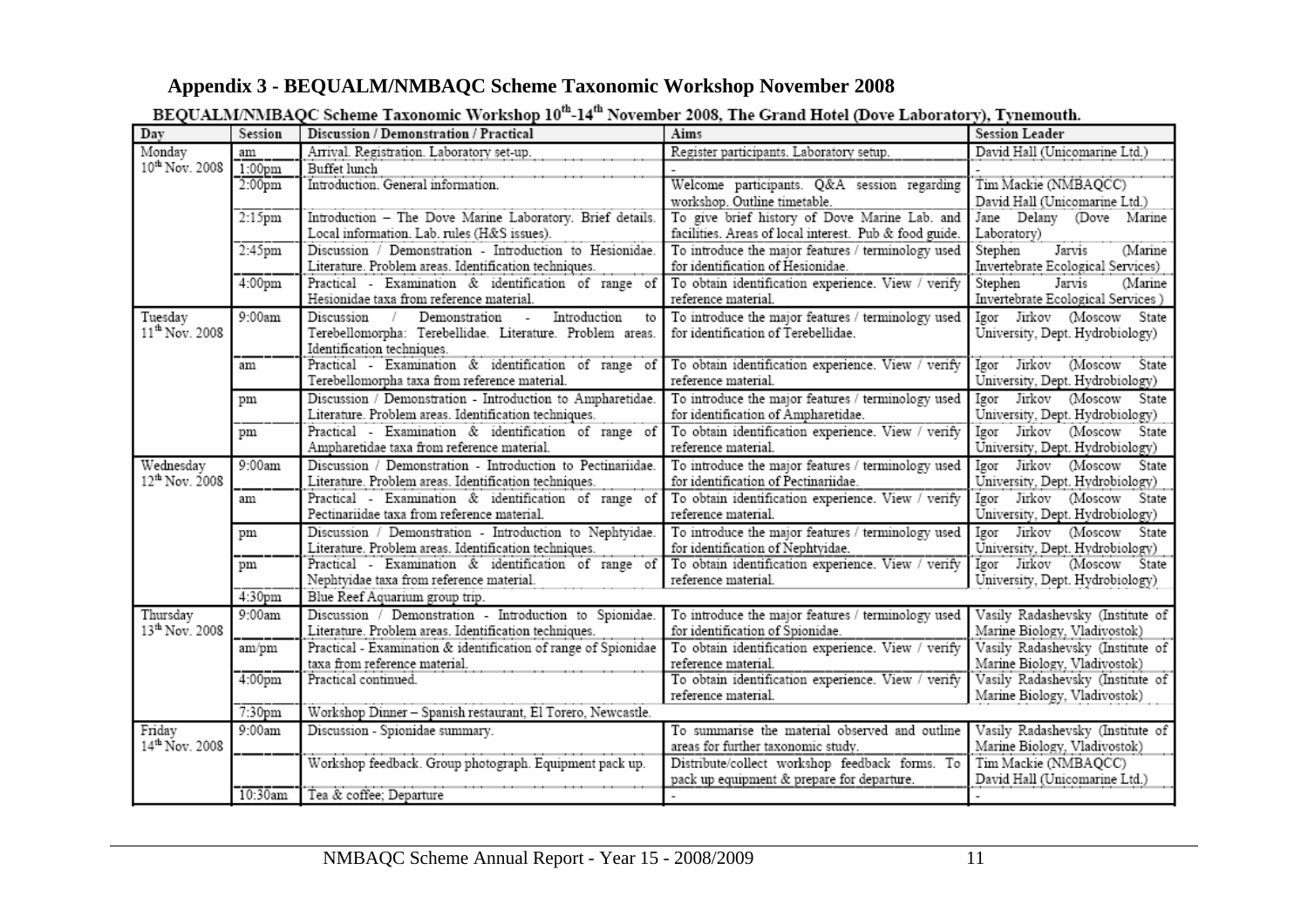# <span id="page-13-0"></span>**Appendix 4 - Submission and Flagging of YR 15 CSEMP Invertebrate data.**

The grading and flagging process for CSEMP(NMMP) samples and data is described and discussed in the [Benthic Invertebrate Component Scheme Standards \(2010\)](http://www.nmbaqcs.org/scheme-components/invertebrates/reports/benthic-invertebrate-component-scheme-standards.aspx) on the NMBAQC website. CSEMP data is submitted on an annual basis by the relevant Competent Monitoring Authority (CMA) to the Merman database. The CMAs are also required to submit information indicating whether Analytical Quality Control has been successfully completed for their own CSEMP sites. The relevant CSEMP data remains flagged until confirmation is received that audited samples have passed according to the NMBAQC criteria. Where samples fail to achieve acceptable standards it is mandatory for CMAs to undertake appropriate remedial action in order to achieve a "Remedial Action Pass". Guidelines for undertaking remedial action and for amending CSEMP(NMMP) data following completion of audits are available in the Year 12 Annual Report. A flowchart summarising the Own Sample data amendment and submission process is shown below in Figure 1.

Collection and analysis of CSEMP samples is very expensive. It is unacceptable if data remains flagged due to samples not being processed properly, not submitted for audit in time, or not having remedial action completed.

#### **CMA Laboratories must:**

- a. Ensure samples are not compromised
- b. Provide required CSEMP data sets to the NMBAQC Scheme
- c. Supply requested Own Samples and residues for audit
- d. Complete all required remedial action
- e. Complete post-audit data amendments
- f. Ensure the amended data is submitted to the Merman database
- g. Confirm completion of AQC to the Merman database

Results for Year 15 Own Sample audits on CSEMP stations are shown below in the Table1. Data sets submitted for audit selection should include all CSEMP stations sampled from the previous sampling year, 2007, although Lab K is ahead of schedule and has submitted 2008 data. Labs A, B, and B2 in the Scottish sector revised there monitoring strategies for CSEMP in 2006 and this new strategy continued in 2007. Lab C1 presented data for a new station (CSEMP 756; Gladstone, Mersey) but inadvertantly discarded the CSEMP samples prior to the Own Sample exercise. . Lab. H failed to submit data/samples before the required deadline and requested to submit 2007 and 2008 samples together in year 16. Their 2007 data remains flagged until the Year 16 audit is complete.

In Year 15 a number of 2008 WFD Day Grab samples were submitted for audit in lieu of CSEMP samples:

Lab C OS38 - TWE005; 2008WFD\_Tweed; Day Grab – Pass Good. Lab C1 - OS38 - RIB004; 2008WFD\_Ribble; Day Grab – Pass Good. Lab D - OS38 - HML025; 2008WFD\_Humber; Day Grab – Fail Poor – Pass RA Lab D - OS40 - BWO003; 2008WFD\_Blackwater Outer – Pass Good. Lab G. - OS40 - PGH001; 2008WFD\_Pagham Harbour; - Pass Good. Lab. I - OS39 - CAM018; 2008WFD\_Camel; Day Grab - Pass Good. Lab. J - OS38 - MHT027; 2008WFD\_Milford Haven Trans - Pass Good. Lab. J - OS39 - CBC011; 2008WFD\_Cardigan BC – Pass Good.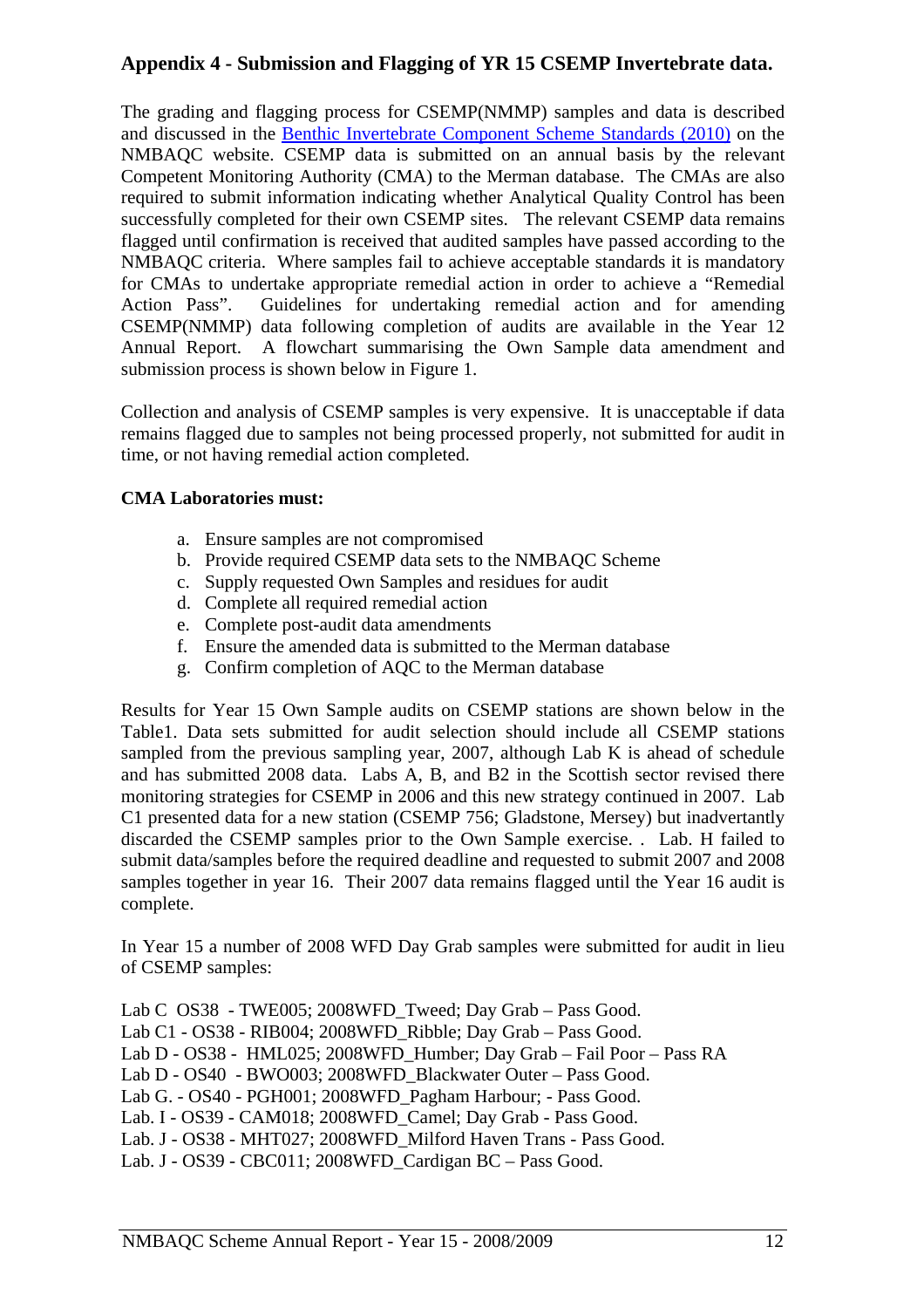These are treated here as if they are CSEMP samples although this dilutes the auditing effort on the actual CSEMP samples for which these labs are responsible. However the auditing effort already varies significantly between labs as they are each responsible for differing numbers of CSEMP stations yet are only required to submit three samples for audit per CMA lab.

Internal re-organisations within CMA labs and minor modifications of the CSEMP sampling programmes by CMAs are likely to continue over the coming years and tracking exactly which stations are sampled in a given year can be difficult. It remains evident that not all the relevant CSEMP data gathered by CMAs is presented to the scheme for audit. Moreover application of Pass status to a single CMA lab that may have actually subcontracted analysis to one or more other labs (who also participate independently in the scheme) make the sample auditing and flagging process more complicated. Most of the CSEMP labs that presented samples for audit in Year 15 achieved Good or Excellent grades first time around and the remaining labs that received initial Fails completed remedial action to achieve a Remedial Action Pass status.

| TABLE 1. - CSEMP SAMPLE FLAGGING - YEAR 15 |                                                                                 |                                                                                            |                             |                            |  |  |
|--------------------------------------------|---------------------------------------------------------------------------------|--------------------------------------------------------------------------------------------|-----------------------------|----------------------------|--|--|
| Lab                                        | <b>CSEMP Stations</b>                                                           | <b>Own Samples Selected</b>                                                                | <b>Initial Grade</b>        | <b>Flag status</b>         |  |  |
| A                                          | 2007 CSEMP Firth of Clyde,<br>(Inner - Stratum A)<br>2007 CSEMP Firth of Clyde, | Firth of Clyde @ Wemyss Point,<br>mid channel (OS38)<br>Firth of Clyde @ E of Brodick, mid | Fail - Poor                 | <b>PASS - RA</b>           |  |  |
|                                            | (Middle - Stratum B)<br>2007 CSEMP Sound of Jura                                | channel (OS39)<br>Sound of Jura @ 14km W of<br>Bellochantuy Bay (OS40)                     | Fail - Poor<br>Fail - Bad   | PASS - RA<br>PASS - RA     |  |  |
|                                            | 2007 CSEMP Cromarty Firth                                                       | Cromarty Firth, Dispersed site 1<br>(OS38)                                                 | Good                        | <b>PASS</b>                |  |  |
| B                                          |                                                                                 | Stn. 9, Firth of Forth Spatial<br>Survey (OS39)<br>Stn. 38, Firth of Forth Spatial         | Good<br>Good                | <b>PASS</b><br><b>PASS</b> |  |  |
|                                            | 2007 CSEMP Firth of Forth                                                       | Survey (OS40)                                                                              |                             |                            |  |  |
|                                            | 2007 CSEMP Forth Estuary                                                        | $\mathcal{L}^{\mathcal{A}}$                                                                | $\mathcal{L}_{\mathcal{A}}$ | PASS                       |  |  |
|                                            | 2007 CSEMP Fladen                                                               |                                                                                            |                             | <b>PASS</b>                |  |  |
|                                            | 2007 CSEMP Minches                                                              | LM1: Minch Malin, Sea of<br>Hebrides_se01 (OS40)                                           | Good                        | <b>PASS</b>                |  |  |
|                                            | 2007 CSEMP Moray Firth                                                          | Rep C, MF2, Moray Firth<br>Intermediate S se01 (OS38)<br>Rep E, MF3, Moray Firth           | Good                        | <b>PASS</b>                |  |  |
| B <sub>2</sub>                             | (Intermediate)                                                                  | Intermediate S_se01 (OS39)                                                                 | Good                        | PASS                       |  |  |
|                                            | 2007 CSEMP Moray Firth<br>(offshore)                                            |                                                                                            |                             | <b>PASS</b>                |  |  |
|                                            | 2007 CSEMP Forth/Tay Offshore                                                   | $\mathcal{L}$                                                                              |                             | <b>PASS</b>                |  |  |
|                                            | 2007 CSEMP Firth of Clyde,<br>(Outer - Stratum C)                               | $\blacksquare$                                                                             | $\overline{\phantom{a}}$    | <b>PASS</b>                |  |  |
|                                            | 2007 CSEMP Solway Offshore                                                      |                                                                                            |                             | <b>PASS</b>                |  |  |
|                                            | 2007 CSEMP 210 Yarrow Slake                                                     | $\mathcal{L}$                                                                              | $\overline{\phantom{a}}$    | <b>PASS</b>                |  |  |
|                                            | 2007 CSEMP 220 Budle Bay                                                        | $\overline{\phantom{a}}$                                                                   | $\overline{\phantom{a}}$    | <b>PASS</b>                |  |  |
|                                            | 2007 CSEMP 225 Hebburn                                                          | Rep. A $(OS40)$                                                                            | Good                        | <b>PASS</b>                |  |  |
|                                            | 2007 CSEMP 235 Ferry Crossing                                                   | $\mathcal{L}_{\mathcal{A}}$                                                                | $\sim$                      | <b>PASS</b>                |  |  |
| $\mathsf{C}$                               | 2007 CSEMP 265 Alex. Bridge                                                     |                                                                                            |                             | <b>PASS</b>                |  |  |
|                                            | 2007 CSEMP 270 Off Seaham                                                       | Rep. $C (OS39)$                                                                            | Good                        | <b>PASS</b>                |  |  |
|                                            | 2007 CSEMP 275 Sandy Point                                                      |                                                                                            |                             | <b>PASS</b>                |  |  |
|                                            | 2007 CSEMP 305 Bamlett's Bight                                                  | $\mathcal{L}^{\mathcal{A}}$                                                                |                             | PASS                       |  |  |
|                                            | 2007 CSEMP 315 No23 Buoy                                                        | $\overline{\phantom{a}}$                                                                   | $\overline{\phantom{a}}$    | <b>PASS</b>                |  |  |
|                                            | 2007 CSEMP 325 Phillips Buoy                                                    | $\frac{1}{2}$                                                                              |                             | <b>PASS</b>                |  |  |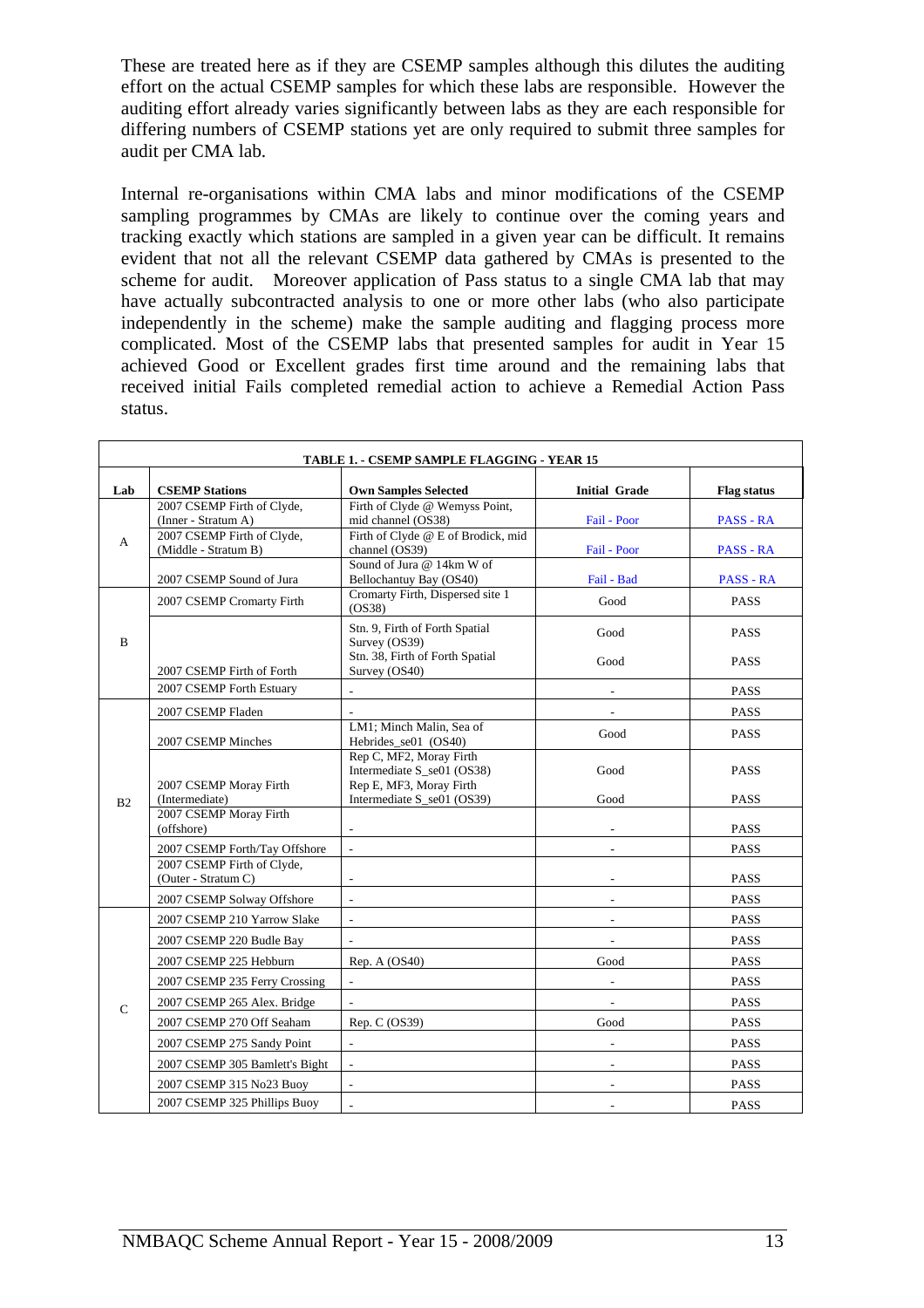| TABLE 1. Contd. - CSEMP SAMPLE FLAGGING - YEAR 15 |                                            |                                |                             |                                  |  |
|---------------------------------------------------|--------------------------------------------|--------------------------------|-----------------------------|----------------------------------|--|
| Lab                                               | <b>CSEMP Stations</b>                      | <b>Own Samples Selected</b>    | Grade                       | <b>Flag status</b>               |  |
|                                                   | 2007 CSEMP 755 Seacombe Ferry,             |                                |                             |                                  |  |
|                                                   | Mersey                                     |                                | Sample disposed pre-        | <b>FLAGGED</b><br><b>FLAGGED</b> |  |
|                                                   | 2007 CSEMP 756 Gladstone,                  |                                | audit                       |                                  |  |
|                                                   | Mersey<br>2007 CSEMP 765 Ch Cl Buoy        | Rep. C (OS40)                  | <b>Deemed Fail</b>          | <b>FLAGGED</b>                   |  |
| C1                                                | 2007 CSEMP 766 u/s 11 mile post,           |                                | $\blacksquare$              | <b>FLAGGED</b>                   |  |
|                                                   | Ribble                                     |                                |                             |                                  |  |
|                                                   | 2007 CSEMP 767 North Bay,<br>Morecambe Bay |                                |                             | <b>FLAGGED</b>                   |  |
|                                                   |                                            |                                | Sample disposed pre-        | <b>FLAGGED</b>                   |  |
|                                                   | 2007 CSEMP 768 St. Bees                    | Rep. E (OS39)                  | audit<br><b>Deemed Fail</b> |                                  |  |
|                                                   | 2007 CSEMP 356 Inside Spurn                | Rep. E (OS39)                  | Good                        | <b>PASS</b>                      |  |
| D                                                 | 2007 CSEMP 357 Grimsby Roads               |                                |                             | PASS                             |  |
|                                                   | 2007 CSEMP 358 Sunk Island                 |                                | $\overline{\phantom{a}}$    | <b>PASS</b>                      |  |
|                                                   | 2007 CSEMP 435 Woolwich                    | Rep. $D (OS38)$                | Fail - Poor                 | PASS - RA                        |  |
| $\mathbf{F}$                                      | 2007 CSEMP 455 Mucking                     | Rep. C (OS39)<br>Rep. E (OS40) | Good<br>Good                | <b>PASS</b><br><b>PASS</b>       |  |
|                                                   | 2007 CSEMP 505 Dock Head                   | Rep. C (OS39)                  | Good                        | <b>PASS</b>                      |  |
| G                                                 | 2007 CSEMP 526 Burham                      | Rep. $D (OS38)$                | Good                        | PASS                             |  |
|                                                   | 2007 CSEMP 527 Sun Pier                    |                                |                             | PASS                             |  |
|                                                   | 2007 CSEMP 245 NSTF14                      | No data submitted              | <b>Deemed Fail</b>          | <b>FLAGGED</b>                   |  |
|                                                   | 2007 CSEMP 345 NSTF53                      | No data submitted              | <b>Deemed Fail</b>          | <b>FLAGGED</b>                   |  |
| H                                                 | 2007 CSEMP 536 Lyme Bay                    | No data submitted              | <b>Deemed Fail</b>          | <b>FLAGGED</b>                   |  |
|                                                   | 2007 CSEMP 605 Celtic Deep                 | No data submitted              | <b>Deemed Fail</b>          | <b>FLAGGED</b>                   |  |
|                                                   | 2007 CSEMP 805 SE IOM                      | No data submitted              | <b>Deemed Fail</b>          | <b>FLAGGED</b>                   |  |
|                                                   | 2007 CSEMP 555 Warren Point                |                                |                             | <b>PASS</b>                      |  |
|                                                   | 2007 CSEMP 565 Hamoaze                     | $\sim$                         |                             | <b>PASS</b>                      |  |
| I                                                 | 2007 CSEMP 566 Upper South<br>Deep         |                                | $\overline{\phantom{a}}$    | <b>PASS</b>                      |  |
|                                                   | 2007 CSEMP 567 Wytch                       | Rep. $D (OS38)$                | Good                        | <b>PASS</b>                      |  |
|                                                   | 2007 CSEMP 576 Jennycliffe                 | Rep. A $(OS40)$                | Good                        | PASS                             |  |
|                                                   | 2007 CSEMP Purton                          |                                |                             | <b>PASS</b>                      |  |
|                                                   | 2007 CSEMP 635 Bedwin                      | Rep. A (OS40)                  | Good                        | <b>PASS</b>                      |  |
|                                                   | 2007 CSEMP 645 Peterstone                  |                                |                             | PASS                             |  |
| J                                                 | 2007 CSEMP 646 Cosheston Point             |                                |                             | <b>PASS</b>                      |  |
|                                                   | 2007 CSEMP 647 Ynys-hir                    | $\sim$                         |                             | PASS                             |  |
|                                                   | 2007 CSEMP 648 Bontddu                     |                                |                             | <b>PASS</b>                      |  |
|                                                   | 2007 CSEMP 690 Mostyn                      | $\overline{\phantom{a}}$       | $\overline{\phantom{a}}$    | <b>PASS</b>                      |  |
|                                                   | 2007 CSEMP 809 SAC (Green I.)              | Rep. B (OS39)                  | Good                        | <b>PASS</b>                      |  |
|                                                   | 2008 CSEMP 845 BL5                         | Rep. E (OS38)                  | Good                        | <b>PASS</b>                      |  |
| K                                                 | 2008 CSEMP BL7                             |                                |                             | <b>PASS</b>                      |  |
|                                                   | 2008 CSEMP 820 BR3                         |                                |                             | <b>PASS</b>                      |  |
|                                                   | 2008 CSEMP 880 Kilderry                    | Rep. E (OS40)                  | Good                        | <b>PASS</b>                      |  |
|                                                   | 2008 CSEMP 825 IS1                         |                                | $\overline{\phantom{a}}$    | <b>PASS</b>                      |  |
|                                                   | 2007 CSEMP 806 NMP4                        |                                | $\overline{\phantom{a}}$    | PASS                             |  |
|                                                   | 2007 CSEMP 807 NMP5                        |                                | $\overline{a}$              | PASS                             |  |
| L                                                 | 2007 CSEMP 808 Buoy(NMP6)                  | Rep. B (OS40)                  | Good                        | <b>PASS</b>                      |  |
|                                                   | 2007 CSEMP 815 Buoy(NMP3)                  | $\sim$                         | $\sim$                      | PASS                             |  |
|                                                   | 2007 CSEMP 865 NC2 (NMP2)                  | Rep. B (OS38)                  | Good                        | <b>PASS</b>                      |  |
|                                                   | 2007 CSEMP 875 NC1 (NMP1)                  | $Rep.A$ $(OS39)$               | Excellent                   | <b>PASS</b>                      |  |